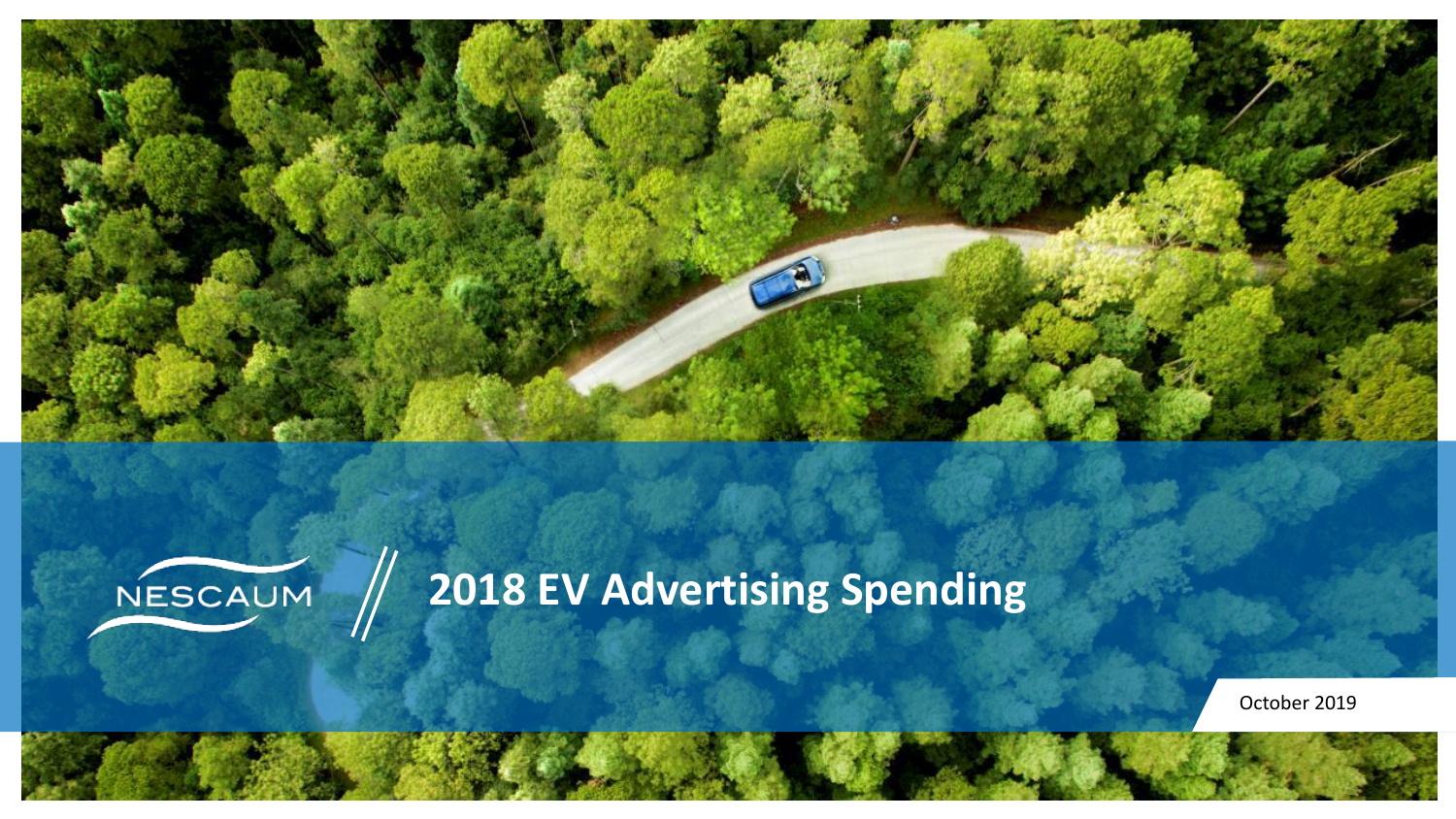## **Overview**

This analysis compares the 2018 advertising expenditures in local markets in California and the Northeast for the best-selling electric vehicle (EV) model and the bestselling conventional vehicle model from six of the top EV manufacturers, including: Fiat-Chrysler, Ford, General Motors, Honda, Nissan, and Toyota.

For EVs models where 2017 data was available, we also compared advertising expenditures in 2018 to 2017.

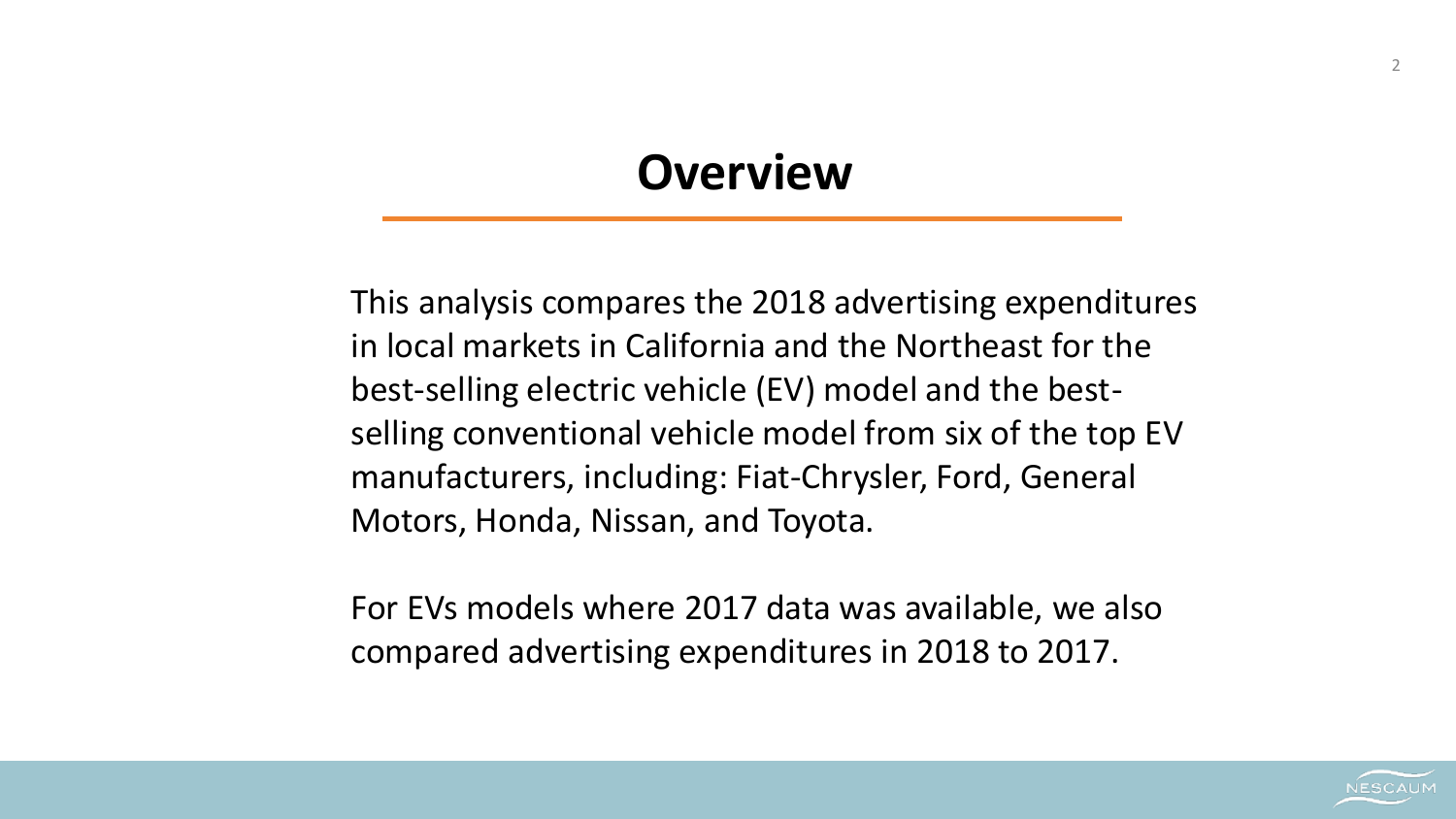## **The Details**

#### **About the Data**

- Data purchased from InterQ Research and compiled by Kantar Media.
- Includes estimated expenditures for TV, radio, print, and online advertising.
- Covers money spent on advertising for select models, regardless of source of the spend (i.e., automakers, regional dealership associations, and individual dealerships), in local markets in California and the Northeast.

#### **Two Distinct Markets Analyzed**

- *1. Northeast*: ads run in the Designated Market Areas\* for Albany, Baltimore, Bangor, Binghamton, Boston, Buffalo, Burlington, Elmira, Hartford, New York City, Portland (ME), Presque Isle, Providence, Rochester, Salisbury, Springfield, Syracuse, Utica, Washington, D.C., and Watertown.
- *2. California:* ads run in the Designated Market Areas for Bakersfield, Chico, Eureka, Fresno, Los Angeles, Monterey, Palm Springs, Sacramento, San Diego, San Francisco, Santa Barbara.

*Note: This analysis does not include ads run nationwide, which are not restricted to a geographic region.*

\*Designated Market Areas are geographic locations where consumers receive the same television channels, radio stations, and newspapers.

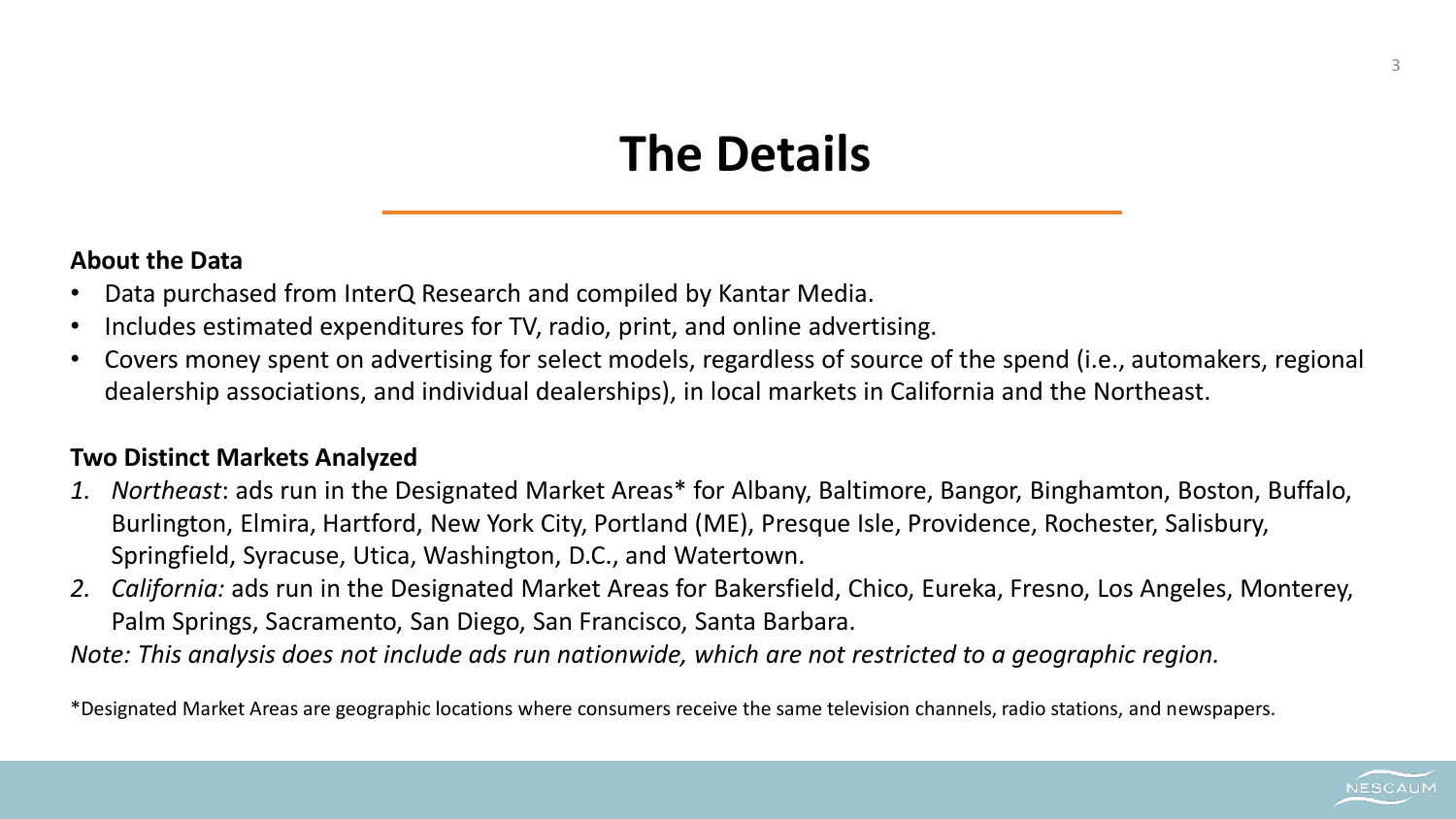#### **Fiat-Chrysler 2018 Ad Spending, Selected Models**



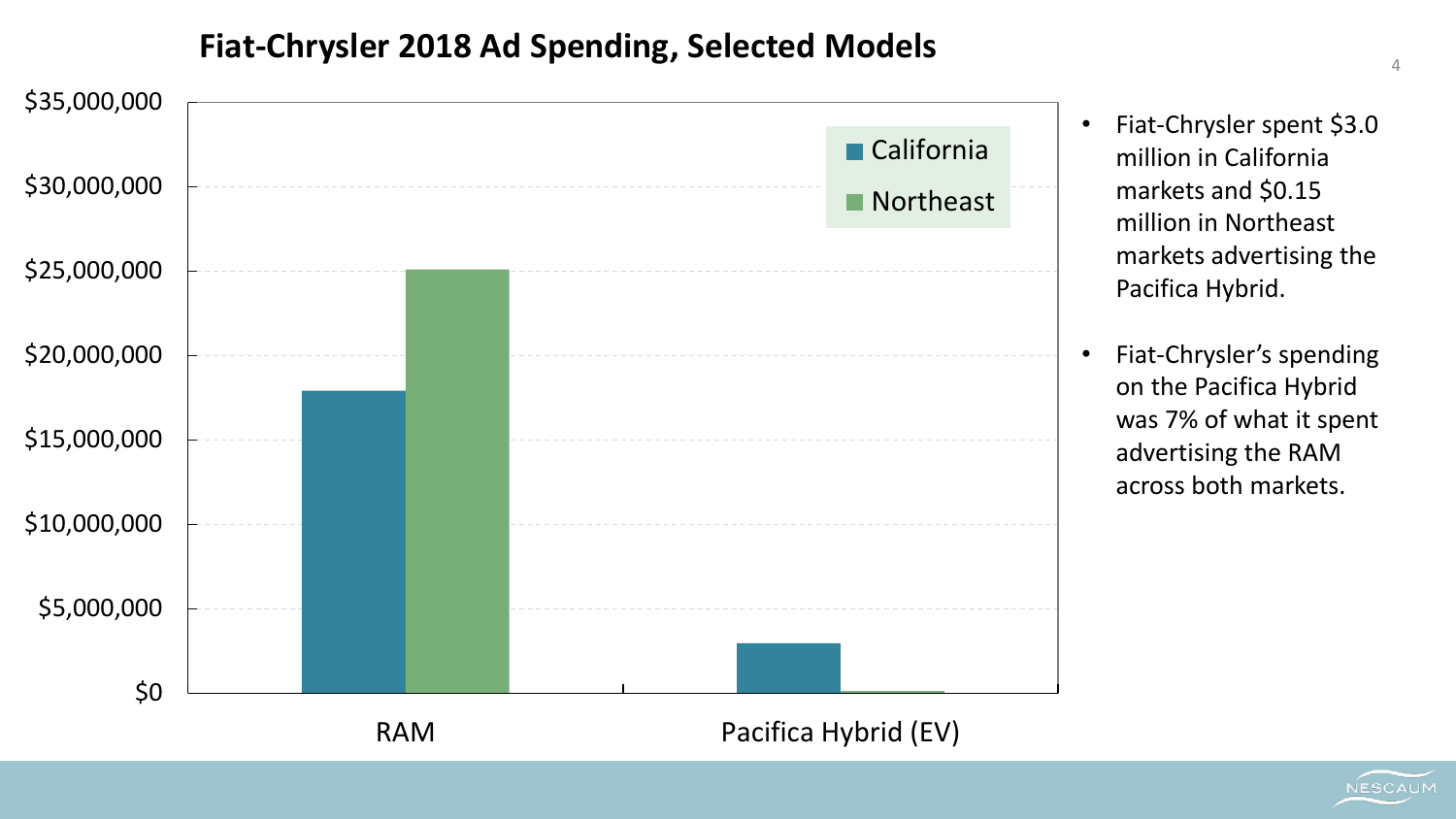## **Ford 2018 Ad Spending, Selected Models**



- Ford spent \$0.4 million in California markets and virtually \$0 in Northeast markets advertising the Fusion Energi.
- Ford's spending on the Fusion Energi was less than 1% of what it spent advertising the F-150 across both markets.

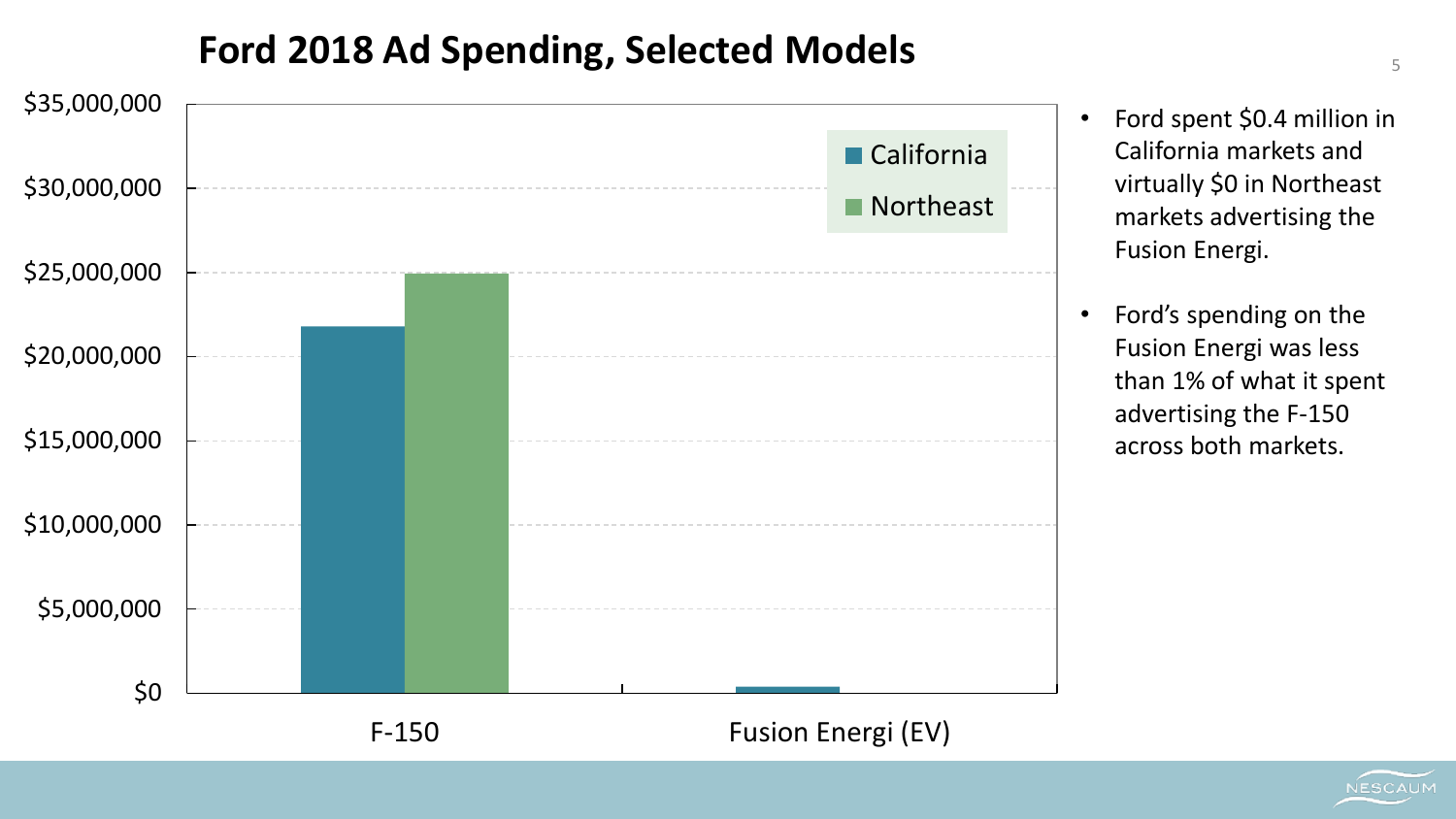#### **General Motors 2018 Ad Spending, Selected Models**



**NESCAUM**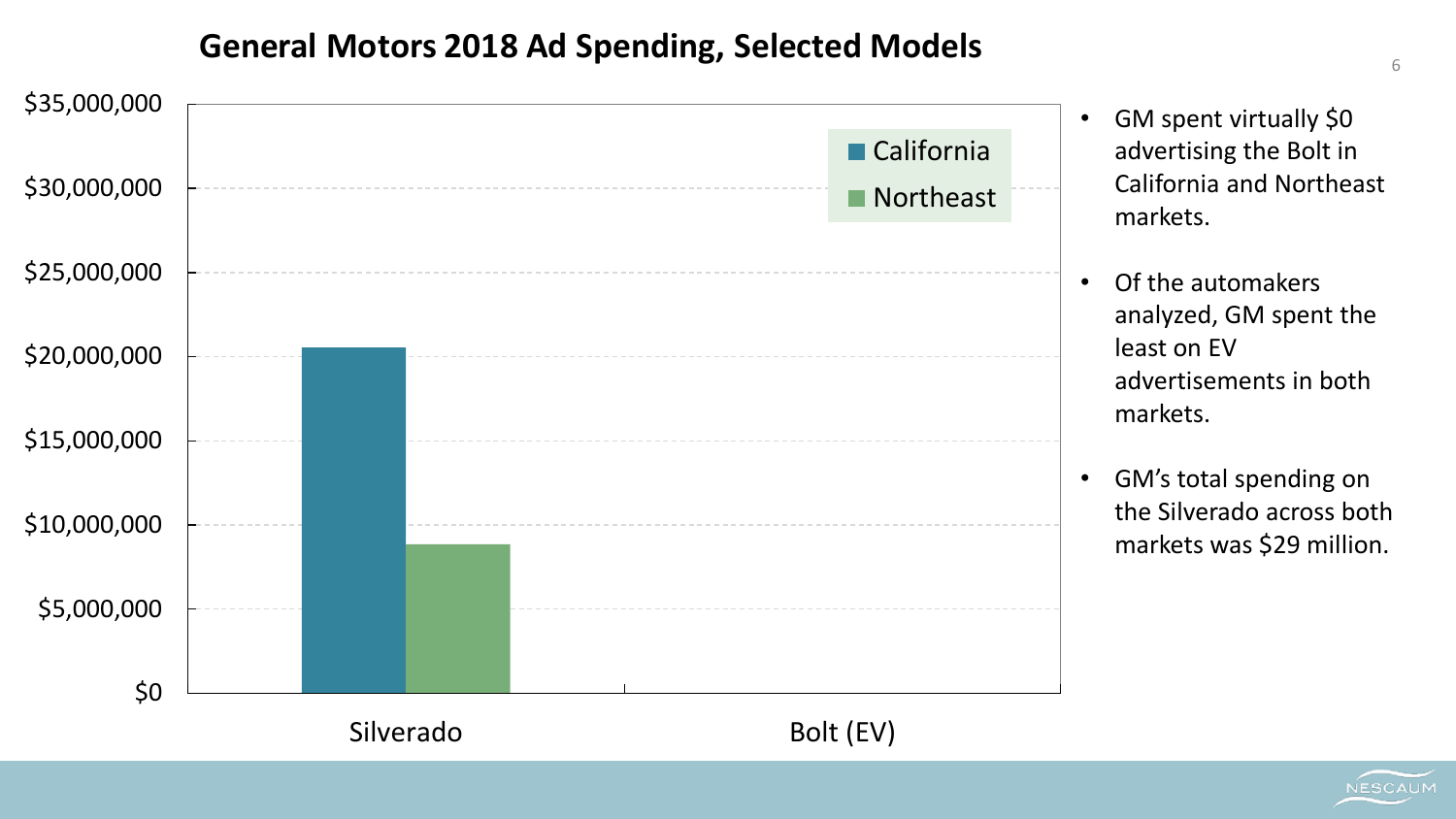## **Honda 2018 Ad Spending, Selected Models**



• Honda spent \$4.4 million in California markets and \$2.9 million in Northeast markets advertising the Clarity.

7

**NESCAUM** 

- More than 90 percent of Honda's spending on the Clarity in Northeast markets occurred in the New York markets.
- Honda's spending on the Clarity was about 42% of what it spent advertising the CR-V across both markets.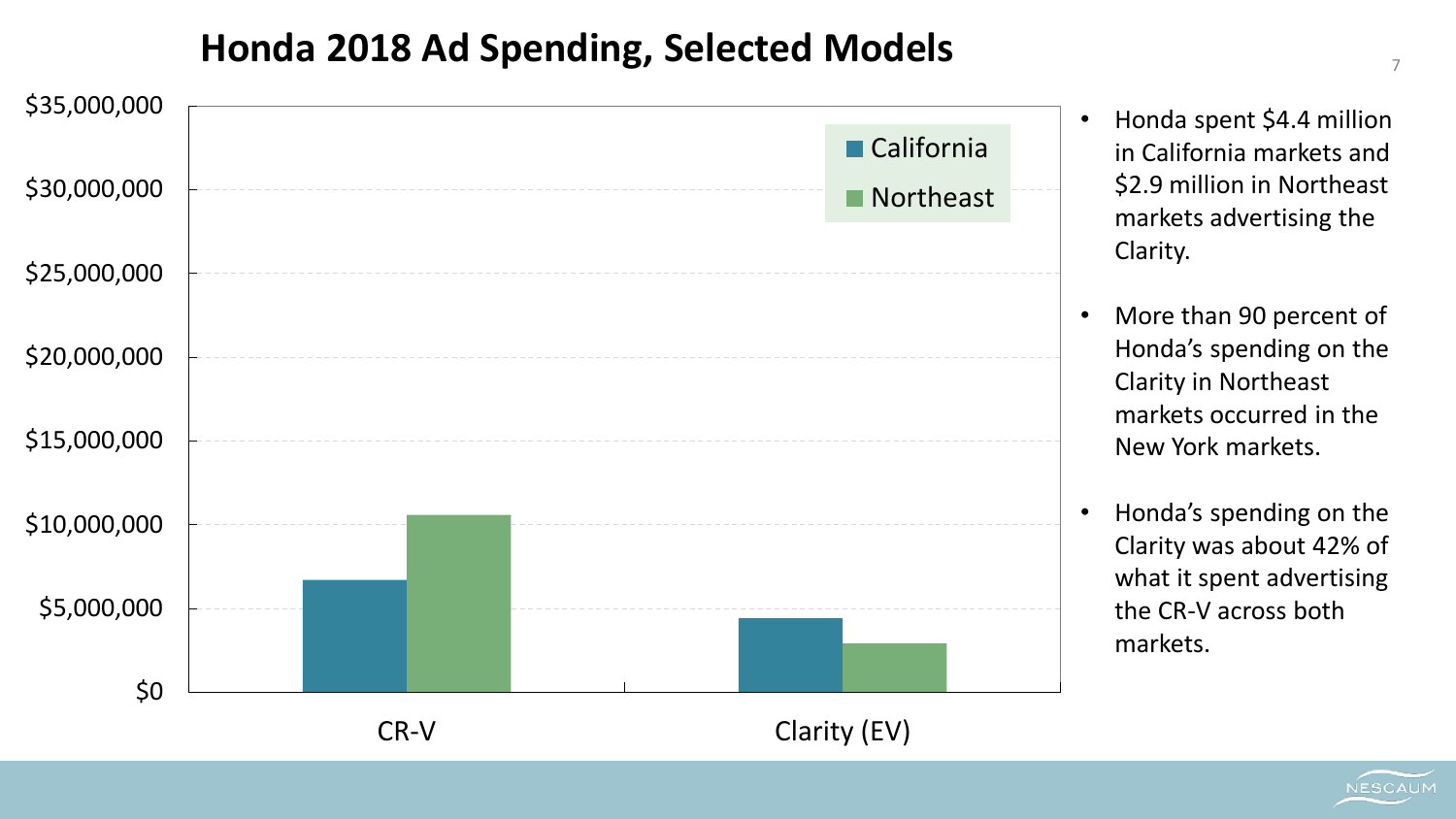## **Nissan 2018 Ad Spending, Selected Models**



• Nissan spent \$5.9 million in California markets and \$3.1 million in Northeast markets advertising the

8

**NESCAUM** 

- Of the automakers analyzed, Nissan spent the most on EV advertisements in both
- Nissan's spending on the Leaf was about 18% of what it spent advertising the Rogue across both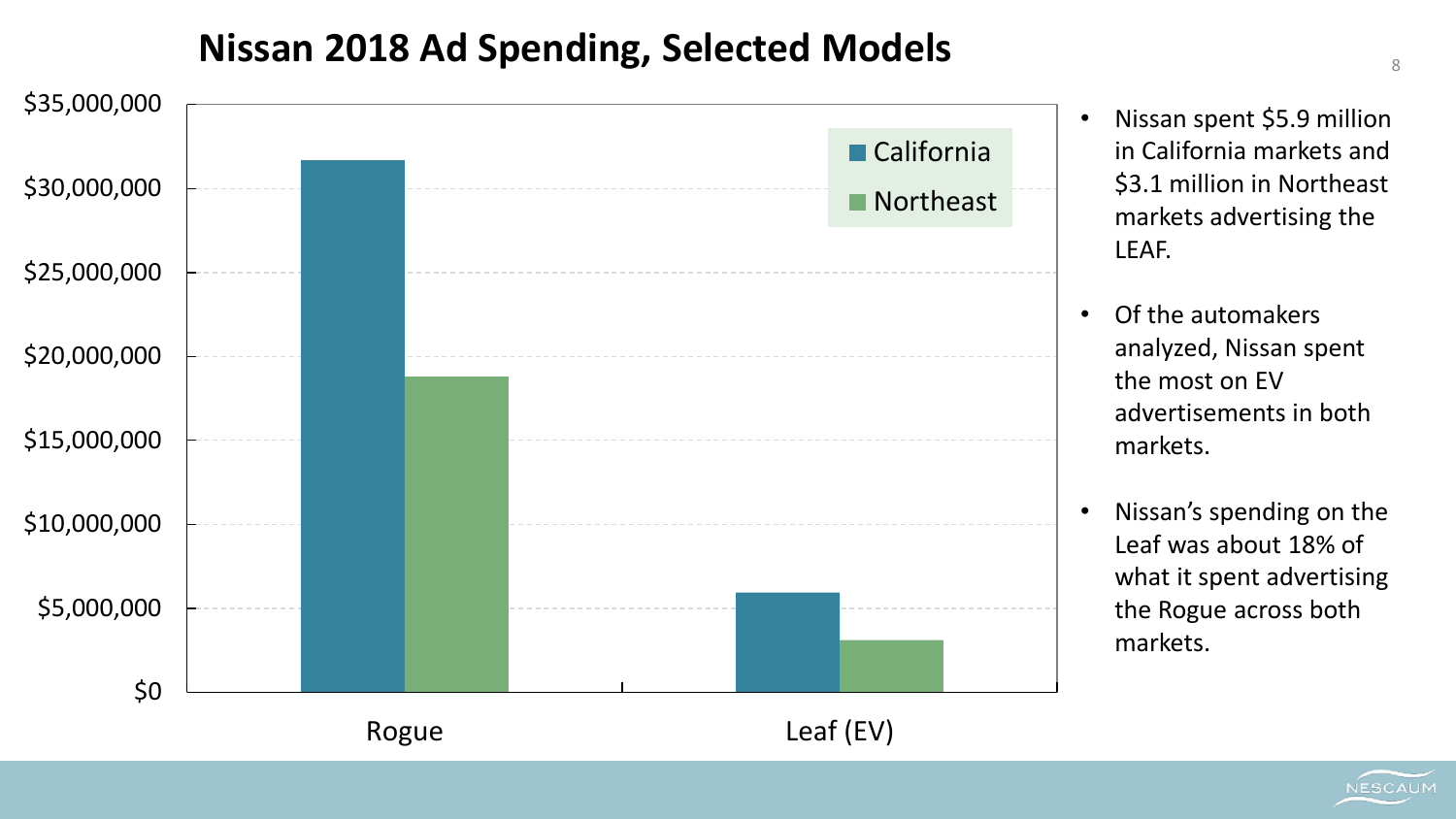## **Toyota 2018 Ad Spending, Selected Models**



- Toyota spent \$1.5 million in California markets and \$0.9 million in Northeast markets advertising the Prius Prime.
- Toyota's spending on the Prius Prime was about 5% of what it spent advertising the RAV4 across both markets.

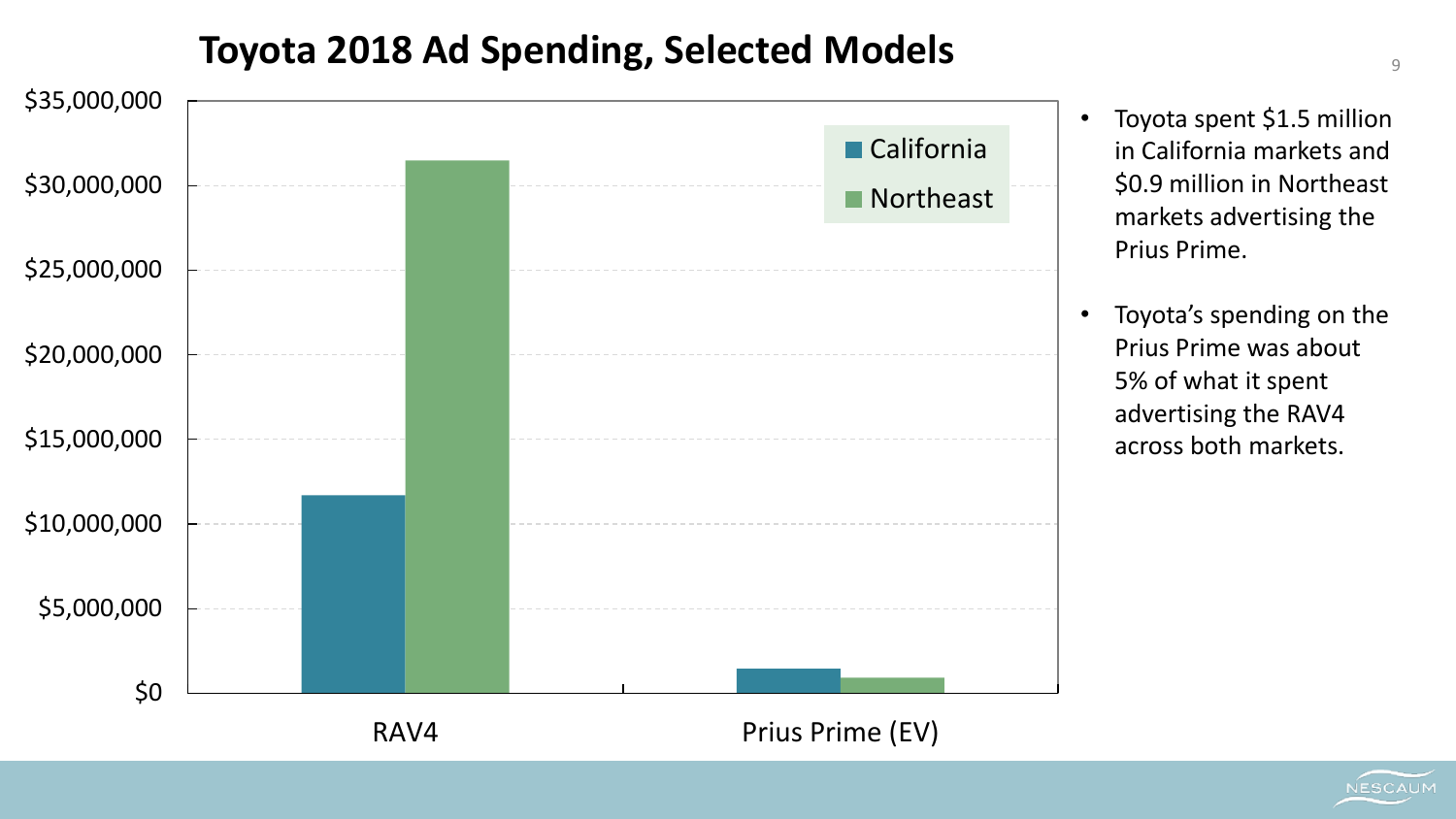# **Total Spending on Ads in Both Markets** <sup>10</sup>

Aggregating the 2018 ad expenditure data for the California and Northeast markets across the six automakers indicates that industry spending on ads for EVs is less than 10% of what it spends advertising best-selling conventional vehicles.



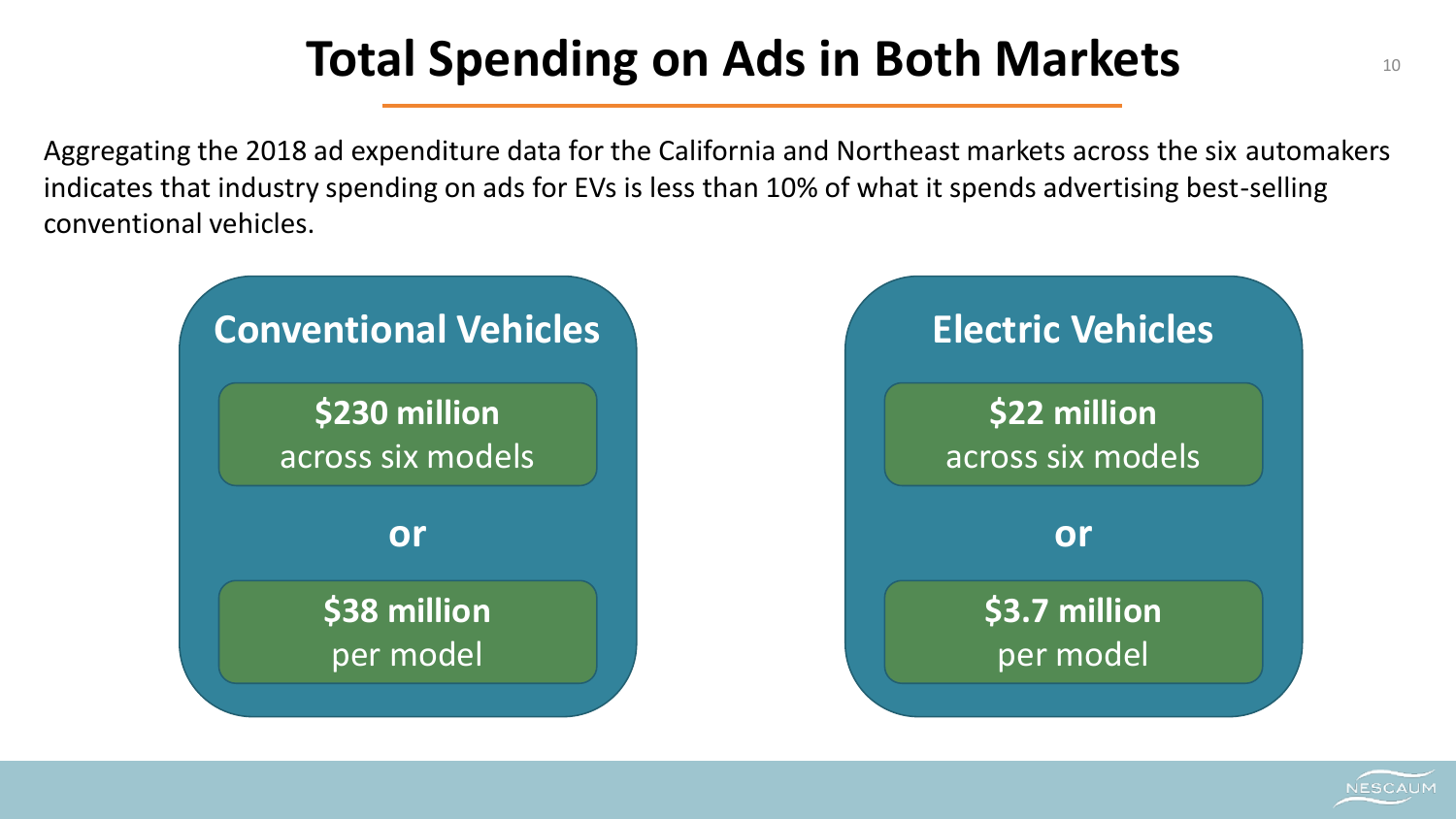# **Comparison of 2017 and 2018 Ad Spends** <sup>11</sup>



• Toyota's total spending on the Prius Prime in both markets increased from \$1.2 million in 2017 to \$1.7 million in 2018.

• Nissan's total spending on the Leaf in both markets increased from \$0.03 million in 2017 to \$9.0 million in 2018.